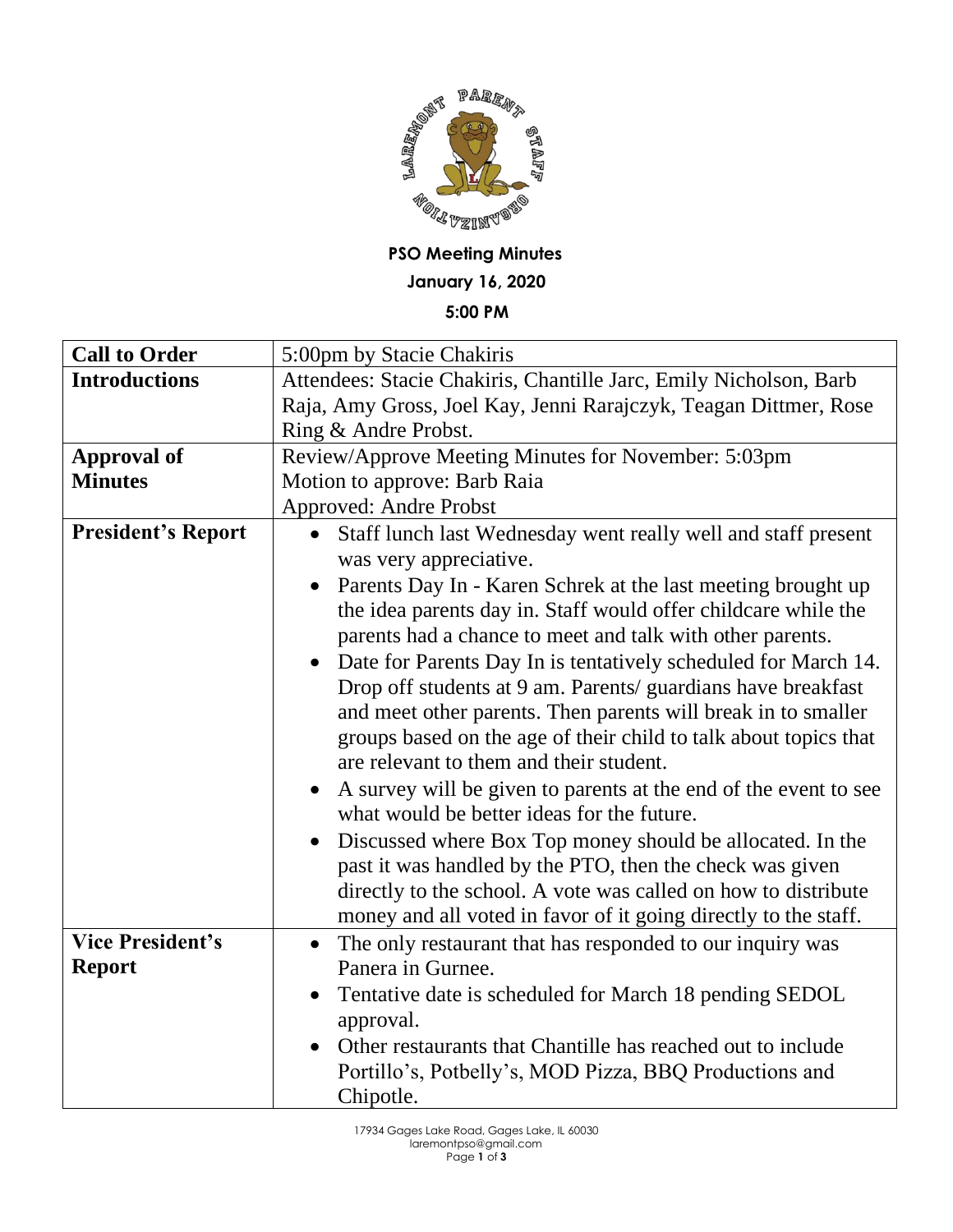

**PSO Meeting Minutes January 16, 2020**

## **5:00 PM**

|                         | Please reach out to Chantille if you have suggestions on                                                                                                                                                                                                                                                                                  |
|-------------------------|-------------------------------------------------------------------------------------------------------------------------------------------------------------------------------------------------------------------------------------------------------------------------------------------------------------------------------------------|
|                         | restaurants to solicit.                                                                                                                                                                                                                                                                                                                   |
| <b>Treasurer Report</b> | Bank balance is \$26,654.89.<br>$\bullet$                                                                                                                                                                                                                                                                                                 |
|                         | SERF and Mobility funds were distributed on Friday,<br>$\bullet$                                                                                                                                                                                                                                                                          |
|                         | December 20, 2019. Only about 50% of the checks have been<br>cashed.                                                                                                                                                                                                                                                                      |
|                         | All checks need to be cashed by January 20! Emily will be<br>following up via email with all staff members that have yet to<br>deposit their checks.                                                                                                                                                                                      |
|                         | Please turn in your receipts if you have them!<br>$\bullet$                                                                                                                                                                                                                                                                               |
|                         | We are organizing a Savers fundraiser to collect donations of<br>clothing and household items. They pay \$0.20 per pound with<br>for bags of clothes and boxes of small household items. Larger<br>items will also be excepted, but don't bring in as much money.<br>The donation day is tentatively scheduled for April 18.<br>$\bullet$ |
|                         |                                                                                                                                                                                                                                                                                                                                           |
|                         |                                                                                                                                                                                                                                                                                                                                           |
| <b>Secretary Report</b> | We will be celebrating one fun, lesser known national holiday<br>$\bullet$                                                                                                                                                                                                                                                                |
|                         | per week.                                                                                                                                                                                                                                                                                                                                 |
|                         | So far we have celebrated Clean Desk Day with our Maria<br>$\bullet$                                                                                                                                                                                                                                                                      |
|                         | Kondo cutout and Law Enforcement Appreciation Day in                                                                                                                                                                                                                                                                                      |
|                         | which we honored Officer Bart with a song and donuts.<br>National Compliment Day is next week. Students and/or<br>$\bullet$<br>parents can write a compliment to anyone of the staff or a                                                                                                                                                 |
|                         | friend from school. All sheets went home in the mail today.                                                                                                                                                                                                                                                                               |
|                         | We are working on finding a location for the student art show<br>$\bullet$<br>in the spring. We are focusing on the downtown Waukegan<br>area because of the emerging art scene.                                                                                                                                                          |
|                         | Student art will be displayed and available for purchase with<br>$\bullet$<br>all proceeds going to fund PSO programming for the 2020-<br>2021 school year and camp scholarships.                                                                                                                                                         |